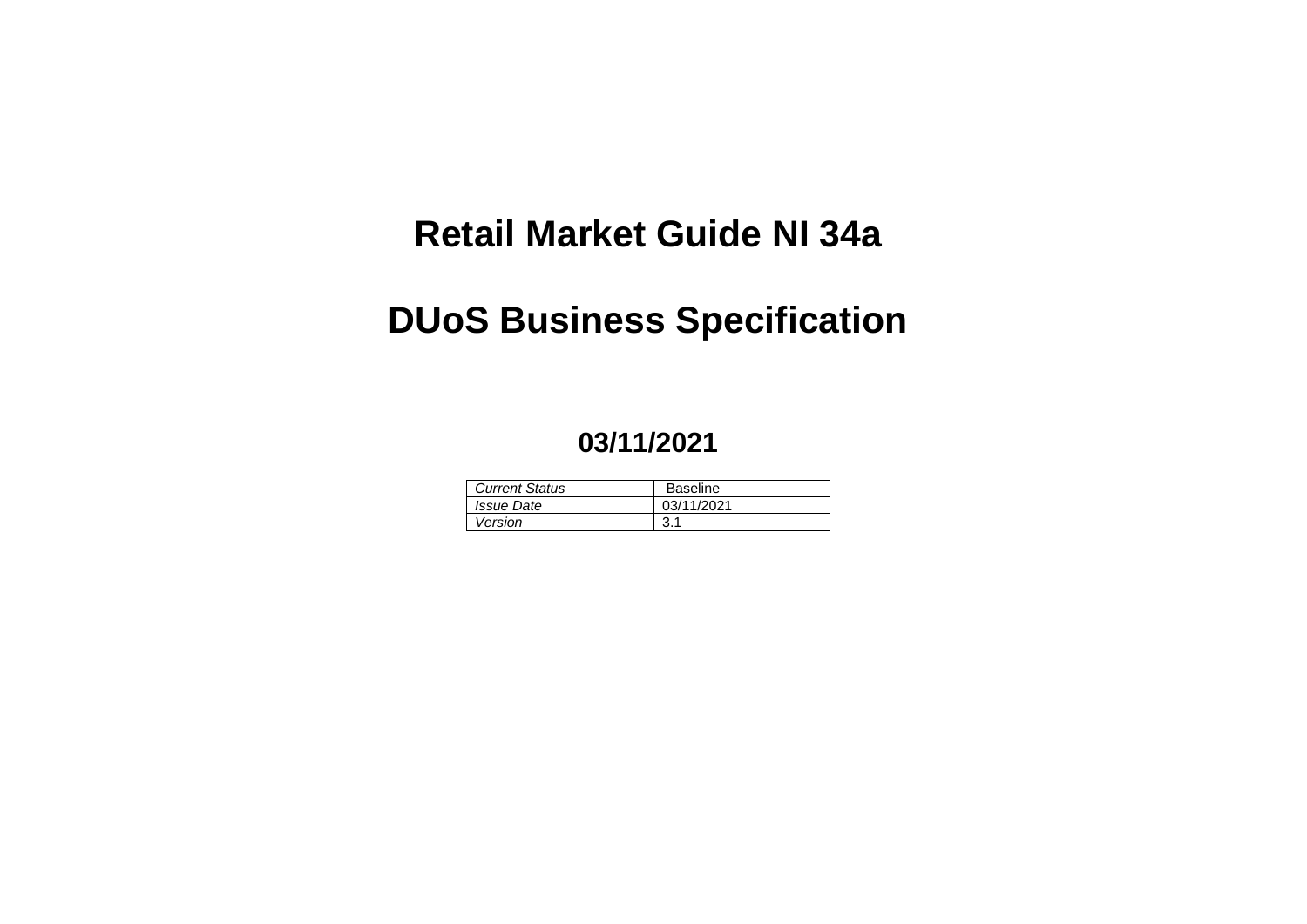### **Table of Contents**

| $\mathbf 1$    |     |  |
|----------------|-----|--|
| 12<br>1.3      |     |  |
| 2 <sup>1</sup> |     |  |
| っっ             |     |  |
| 23<br>24       |     |  |
|                | 241 |  |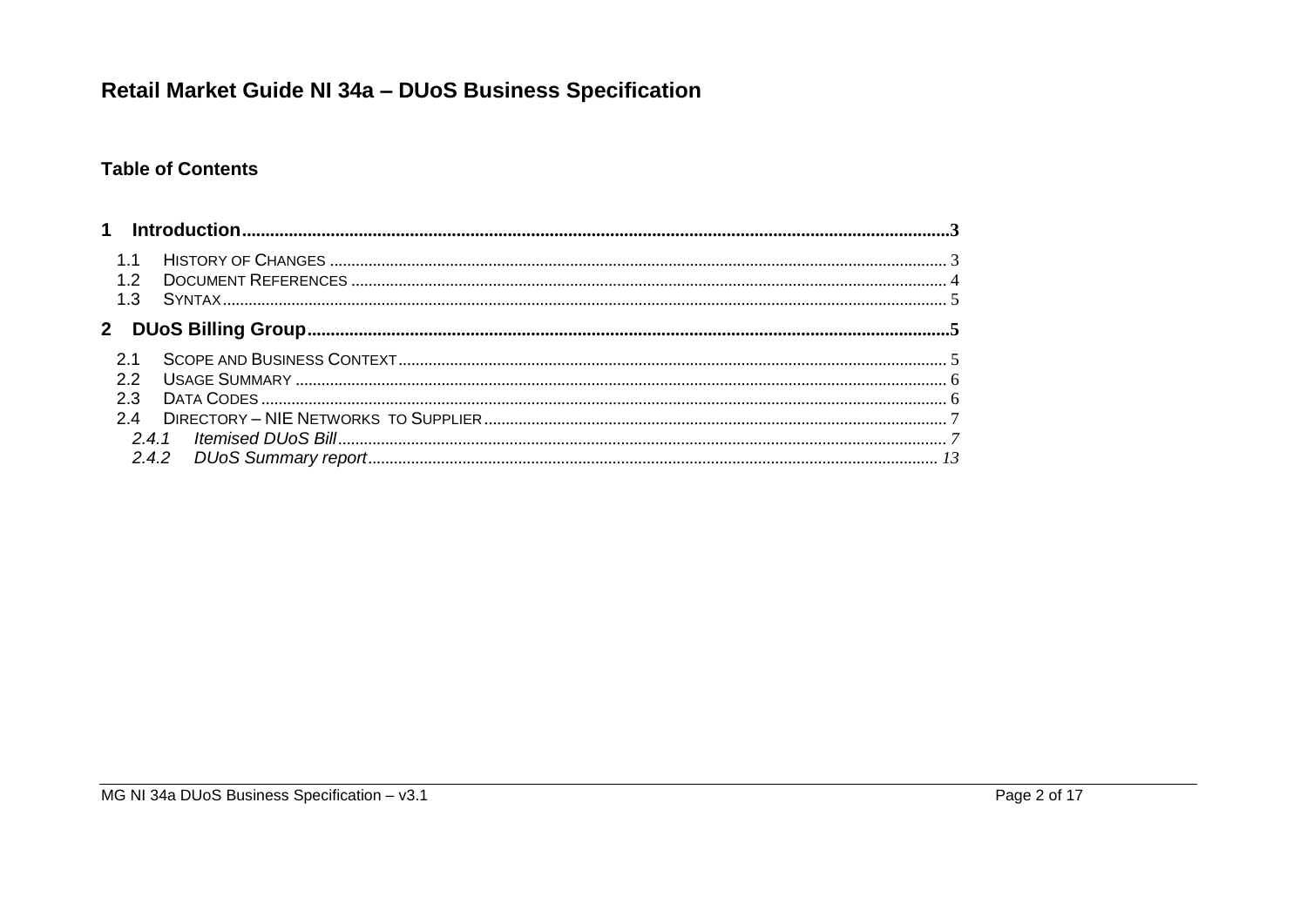### **1 INTRODUCTION**

This document is a Business Specification to assist Suppliers and Systems Implementers in:

- The interpretation of the itemised DUoS Bill received from NIE Networks
- The interpretation of the DUoS Summary report

The Group section contains:

- An outline of the scope and business context
- A directory with a section for each separate file which includes:
	- A description of each file and when it will be used
	- A table containing a description of how each segment and field will be populated

#### **1.1 History of Changes**

| <b>Version</b> | <b>Source of Change</b> | <b>Description of Change</b>                                                                      |
|----------------|-------------------------|---------------------------------------------------------------------------------------------------|
| 0.1            | NIE                     | Initial Draft                                                                                     |
| 1.0            | NIE                     | <b>Baseline CDA Board Approved</b>                                                                |
| 3.0            | <b>NIE Networks</b>     | Updated to incorporate change of name from NIE to NIE Networks and re-version alignment to<br>3.0 |
|                | <b>NIE Networks</b>     | <b>Updated for System Separation</b>                                                              |
|                |                         |                                                                                                   |
|                |                         |                                                                                                   |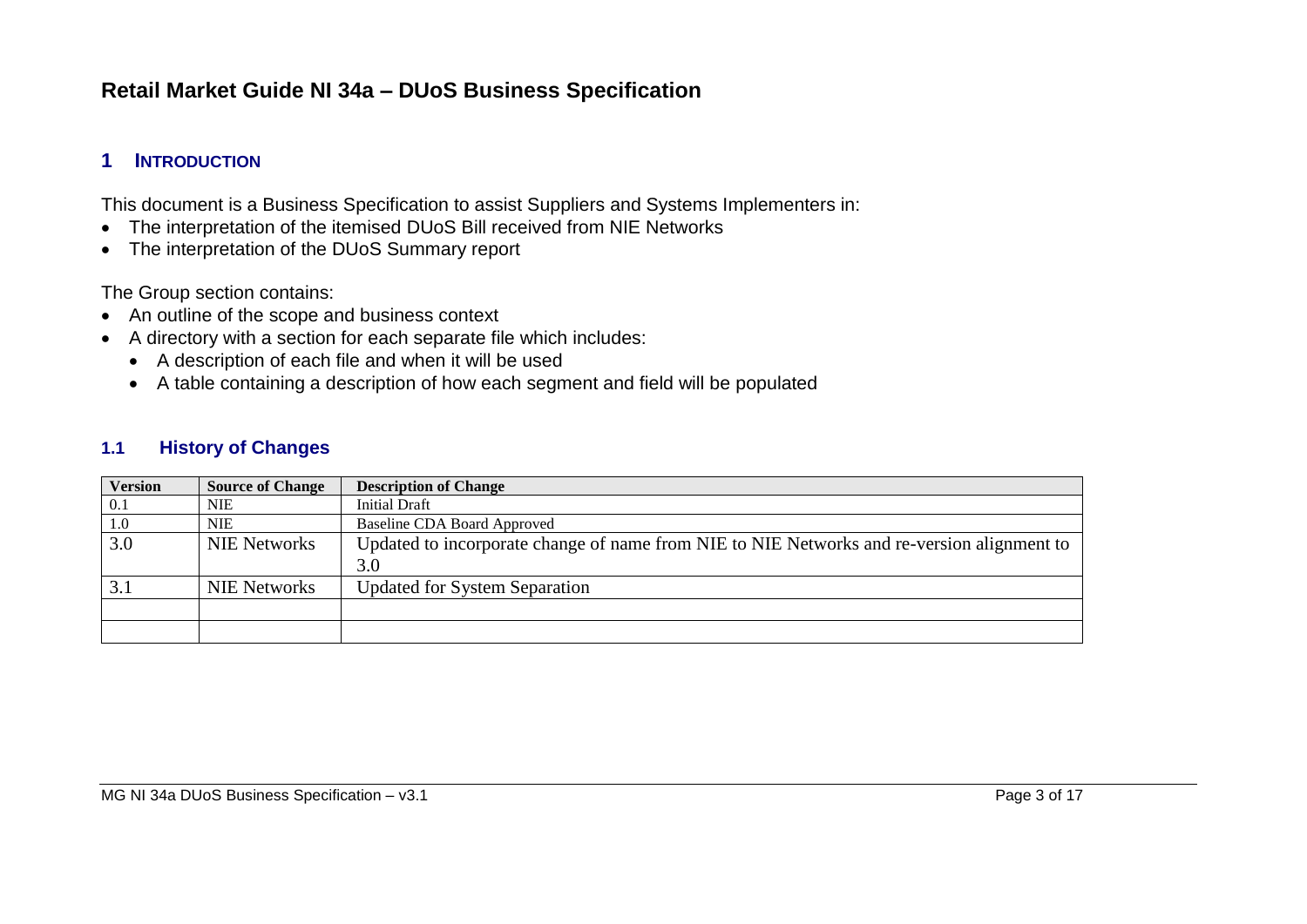### **1.2 Document References**

| <b>Document Reference</b> | Document name                             |
|---------------------------|-------------------------------------------|
| <b>MG NI 34</b>           | PSO Billing<br>DUoS.<br>Fransaction and F |
|                           |                                           |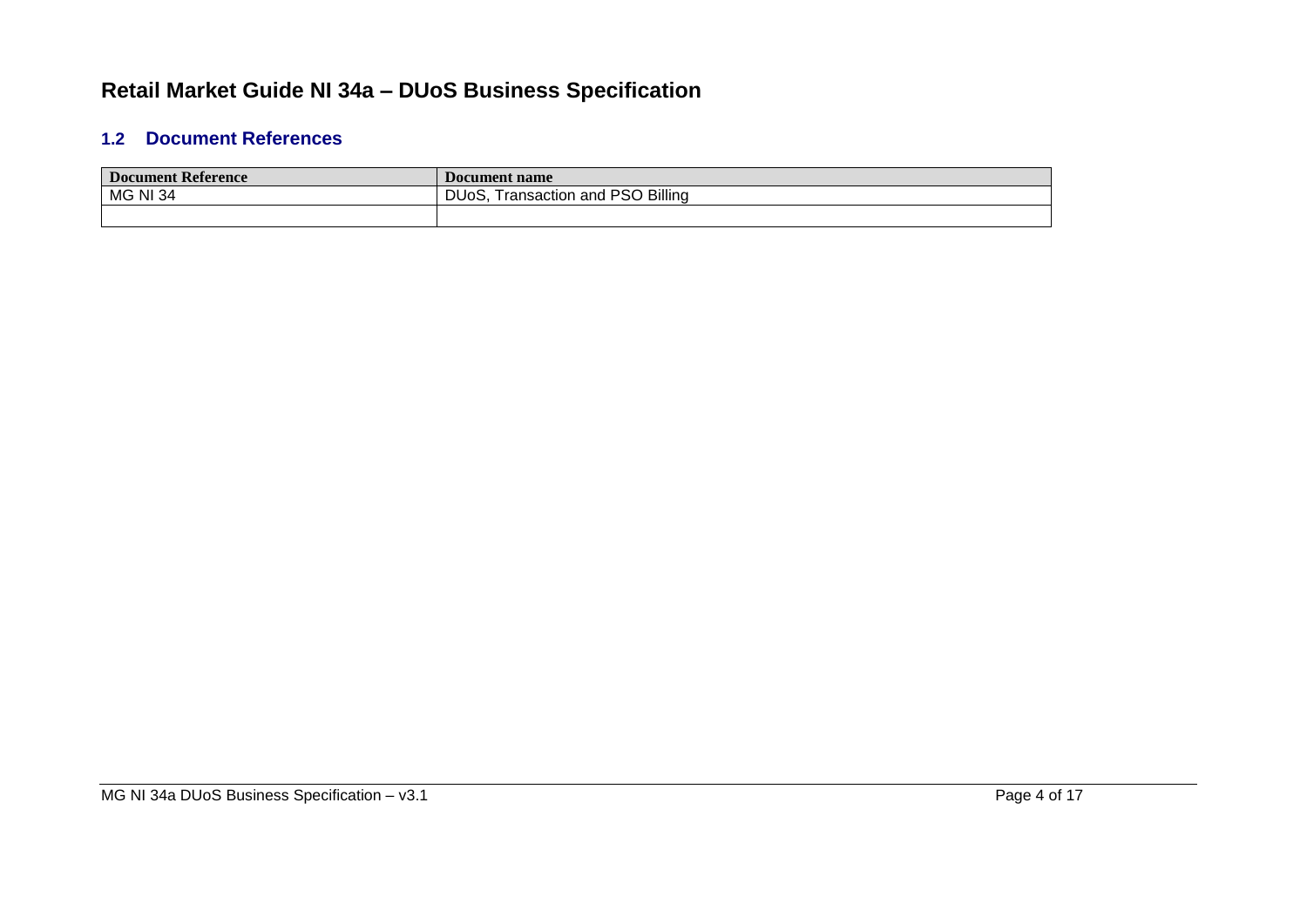### **1.3 Syntax**

A segment, denoted SEG, is a group of one or more data fields

A field, denoted FLD, is a single data field

The repeat (rpt) column is used as follows:

- 1 indicates that the field or segment occurs once if mandatory; may occur once or not at all if optional; or occurs once if the conditions described under 'description' apply
- 1:N indicates that the field or segment occurs once or many times if mandatory; may occur any number of times or not at all if optional; or occurs once or many times if the conditions described under 'description' apply

### **2 DUOS BILLING GROUP**

#### **2.1 Scope and Business Context**

The purpose of the DUoS Billing file is to enable a Supplier to understand the detail of the monthly DUoS Bill.

The DUoS Bill will not be delivered using the same technical approach as the Registration, Data Processing and Fieldwork messages.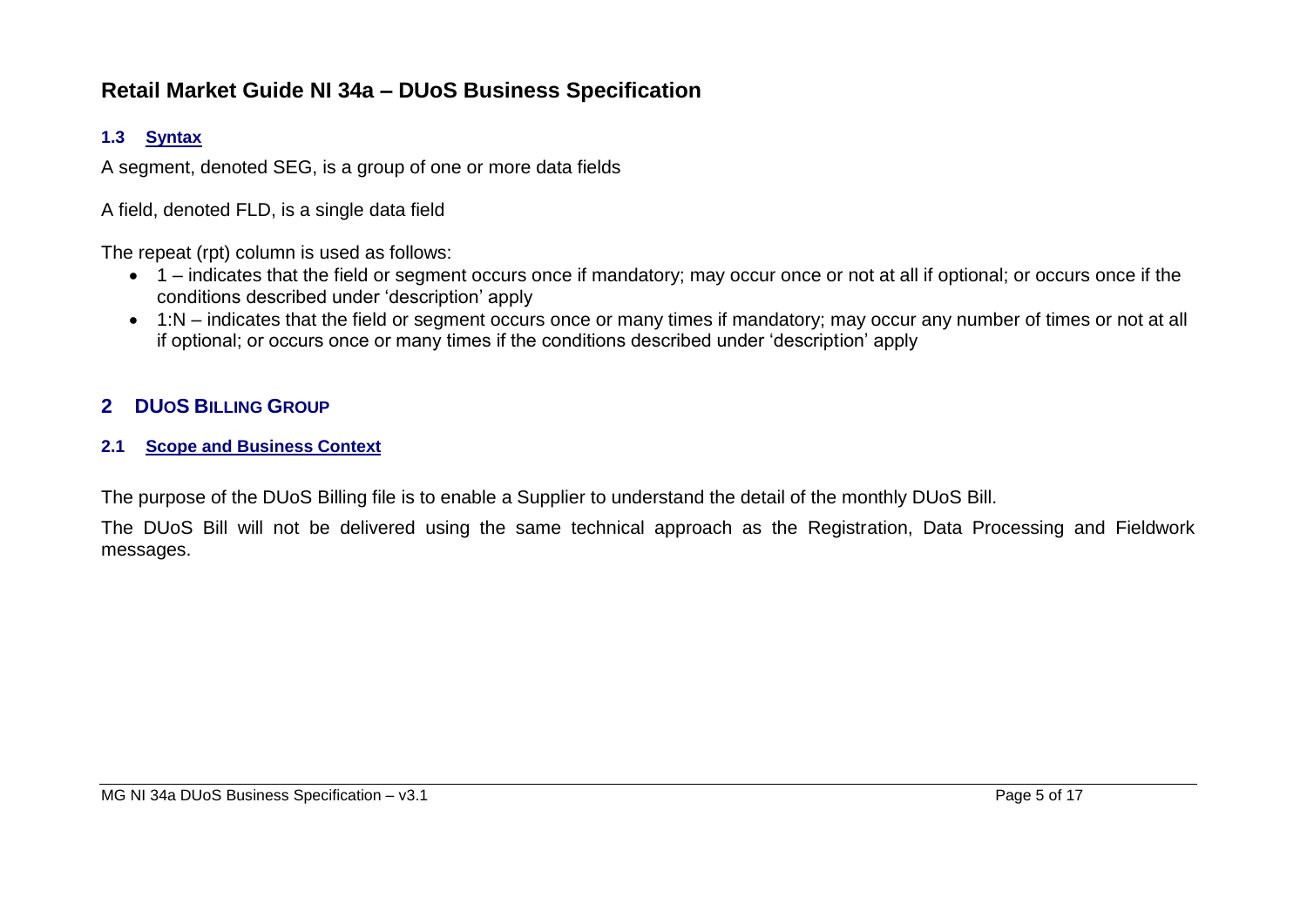#### **2.2 Usage Summary**

The following table provides a trigger list for each file detailing when it is used.

| <b>File</b> | Title                        | <b>Sender</b>       | <b>Recipient</b> | Trigger             | <b>Predecessor</b>             | MG Ref. |
|-------------|------------------------------|---------------------|------------------|---------------------|--------------------------------|---------|
|             | Itemised DUoS Bill           | <b>NIE Networks</b> | Supplier         | Monthly             | NI DUoS Billing Files Business | NI 34   |
|             |                              |                     |                  | <b>DUoS Billing</b> | Specification X4.0             |         |
|             | Summarised DUoS Bill by DUoS | <b>NIE Networks</b> | Supplier         | Monthly             | None                           | NI 34   |
|             | Group                        |                     |                  | <b>DUoS Billing</b> |                                |         |

#### **2.3 Data Codes**

As per Market Messages Data Definitions Data Codes.

An exception exists for aggregated generator units (AGU). DUoS Group & Rate Category will be suffixed with an 'A'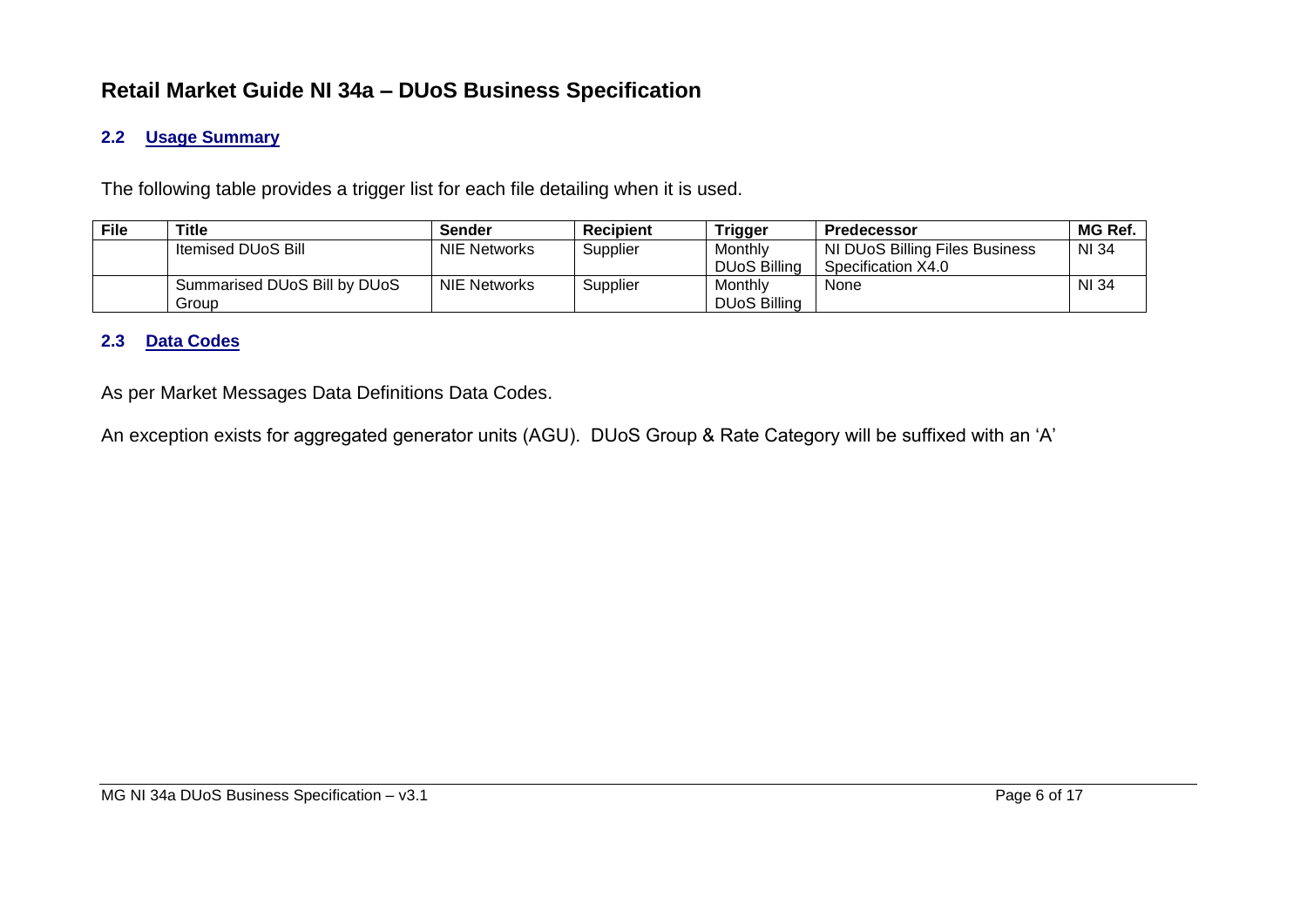#### **2.4 Directory – NIE Networks to Supplier**

**2.4.1 Itemised DUoS Bill**

#### **Purpose and Description of File**

The Itemised DUoS Bill is sent by NIE Networks to a Supplier in order to:

• Advise detail of the monthly DUoS Bill

It is used in the following Market Process:

**Process Number and Title** MG NI 34 | DUoS, Transaction and PSO Billing

#### **File Structure and Interpretation**

Each Charge Information record relates to an individual charge for the month and contains the MPRN, Invoice type, DUoS Tariff, DUoS Group, Timeslot and Date information as relevant to the Record Type. Each Charge Information record refers to a time period bounded by start and end dates which represent the effective dates for the Supplier registration, Change of tenant and/or cyclical bill period to which the charge applies.

| <b>Segment and Field Level Identifier</b> |           |                       | <b>Rpt</b> | <b>Optionality</b> | <b>Description / Purpose and composition instructions</b>                                              |
|-------------------------------------------|-----------|-----------------------|------------|--------------------|--------------------------------------------------------------------------------------------------------|
| Header                                    |           |                       | Mandatory  |                    |                                                                                                        |
|                                           | 2 I FLD   | Segment ID            |            | Mandatory          | This is an identifier for the header segment set to 1                                                  |
|                                           | $2$   FLD | <b>Invoice Number</b> |            | Mandatory          | The number allocated by NIE Networks to the invoice for which this file<br>contains the itemised data. |
|                                           | 2 FLD     | Sender ID             |            | Mandatory          | This is the unique identifier of the Market Participant sending the file.                              |
|                                           | 2 FLD     | Recipient ID          |            | Mandatory          | This is the unique identifier of the Market Participant to whom the file is<br>sent.                   |

MG NI 34a DUoS Business Specification – v3.1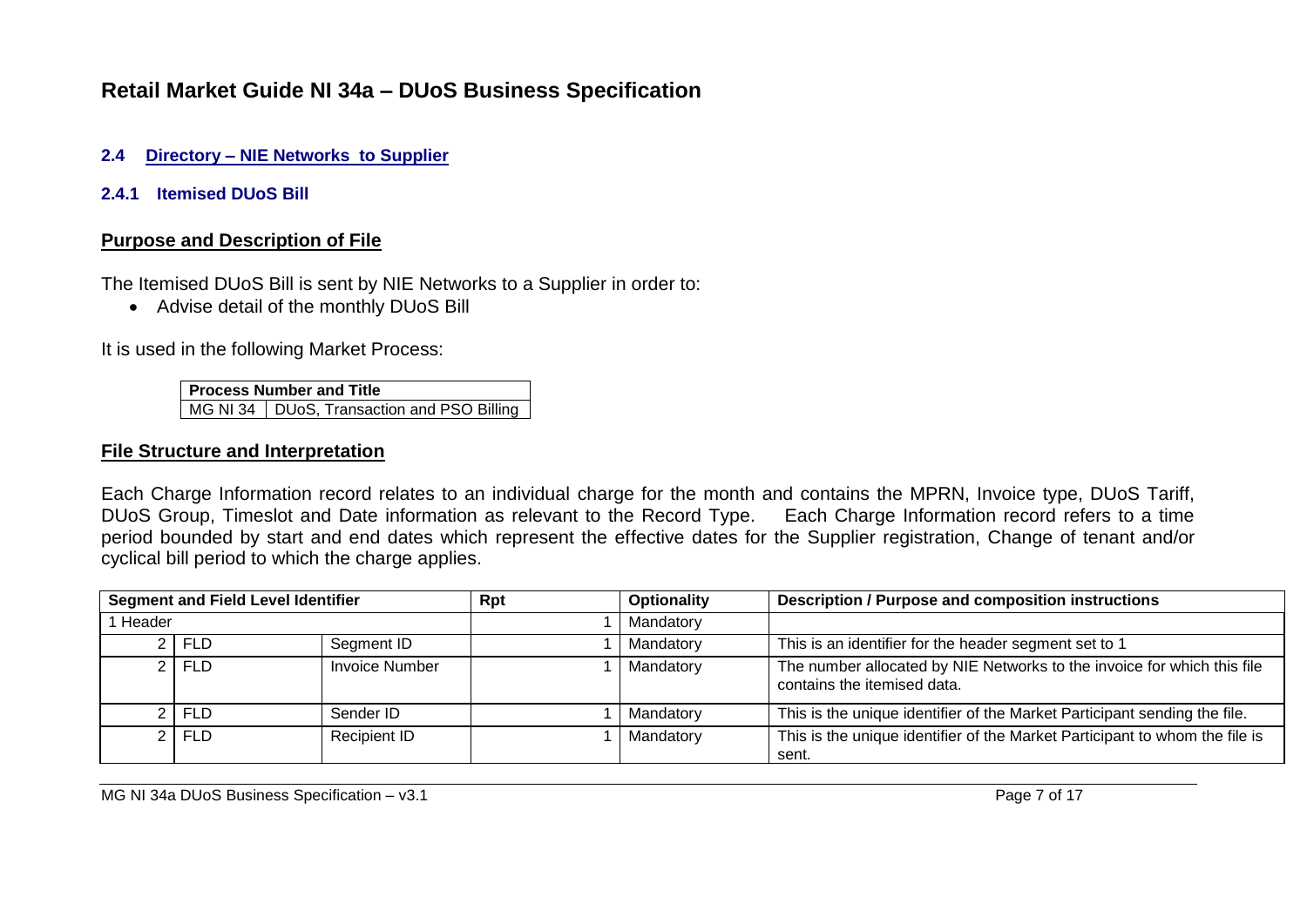| 2 <sub>1</sub>        | FLD                | Time Stamp             |     | Mandatory       | This is a date field and a time field indicating the date and time that the<br>file left the senders application.                                                                                                                                                                                                                                                                                                                                                                                                                                                                                                        |
|-----------------------|--------------------|------------------------|-----|-----------------|--------------------------------------------------------------------------------------------------------------------------------------------------------------------------------------------------------------------------------------------------------------------------------------------------------------------------------------------------------------------------------------------------------------------------------------------------------------------------------------------------------------------------------------------------------------------------------------------------------------------------|
|                       | Charge Information |                        | 1:N | Mandatory       |                                                                                                                                                                                                                                                                                                                                                                                                                                                                                                                                                                                                                          |
|                       |                    |                        |     |                 |                                                                                                                                                                                                                                                                                                                                                                                                                                                                                                                                                                                                                          |
| 2 I                   | <b>FLD</b>         | Segment ID             |     | Mandatory       | This is an identifier for a charge line and is set to 2                                                                                                                                                                                                                                                                                                                                                                                                                                                                                                                                                                  |
| $\overline{2}$        | <b>FLD</b>         | <b>Invoice Number</b>  |     | Mandatory       | The number allocated by NIE Networks to the invoice for which this file<br>contains the itemised data.                                                                                                                                                                                                                                                                                                                                                                                                                                                                                                                   |
| $\overline{2}$        | <b>FLD</b>         | Invoice Item<br>Number |     | Mandatory       | Transaction reference number - It is a Combination of the invoice<br>document number & the item & sequence number                                                                                                                                                                                                                                                                                                                                                                                                                                                                                                        |
| $\mathbf{2}^{\prime}$ | <b>FLD</b>         | <b>MPRN</b>            |     | Mandatory       | The unique identifying reference number for the Meter Point for which<br>an amount is itemised                                                                                                                                                                                                                                                                                                                                                                                                                                                                                                                           |
| $\overline{2}$        | <b>FLD</b>         | AdjustRef              |     | Mandatory       | Reversed invoice item number                                                                                                                                                                                                                                                                                                                                                                                                                                                                                                                                                                                             |
| $\overline{2}$        | <b>FLD</b>         | Invoice Type           |     | See Description | An identifier of the type of charge made. This will be:<br>1S - New Charge - Sequential Bill e.g. Scheduled or final billing /<br>invoicing of any MPRN<br>2S - Adjustment Credit - Reversal of Sequential Bill. Full reversal of<br>any scheduled or final billing / invoicing of any MPRN<br>3S - Adjustment Debit - Re-billing / invoicing of any sequential bill<br>2C - Adjustment Credit - Manual billing credit<br>2D - Adjustment Credit - Reversal of manual billing debit<br>3C - Adjustment Debit - Reversal of manual billing credit and standing<br>charges<br>3D - Adjustment Debit - manual billing debit |
| $\overline{2}$        | <b>FLD</b>         | <b>DUoS Group</b>      |     | See Description | The Customer type<br>T01 - Domestic<br>T02 - Combined<br>T03 - Commercial < 70 KVA<br>T03A - Commercial < 70 KVA (AGU)<br>T10 - Commercial MV > 70 KVA<br>T10A - Commercial MV > 70 KVA (AGU)                                                                                                                                                                                                                                                                                                                                                                                                                            |

 $\mathbf{r}$ 

┑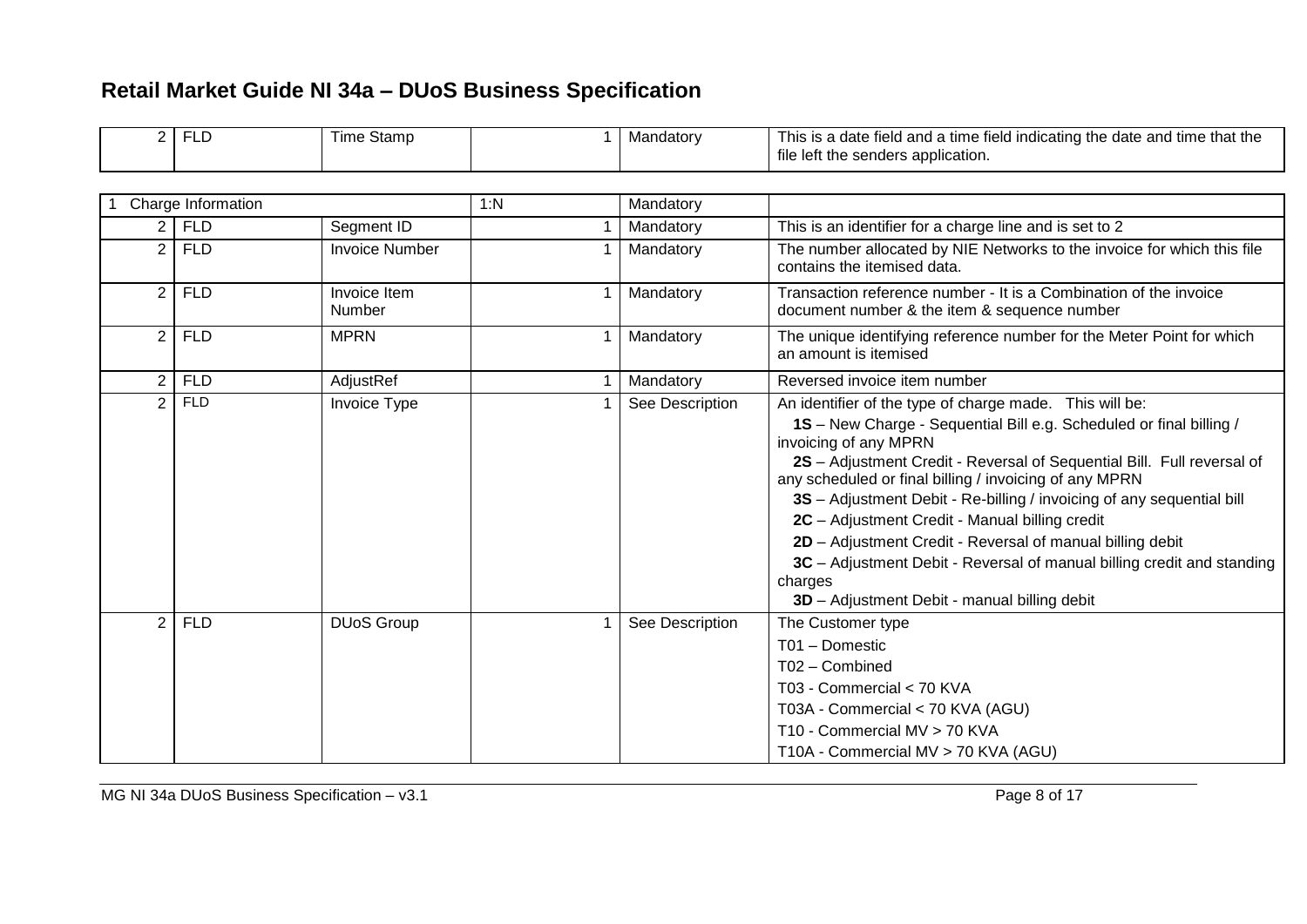|                |            |                    |           | T20 - Commercial HV > 70 KVA                                                                                                 |
|----------------|------------|--------------------|-----------|------------------------------------------------------------------------------------------------------------------------------|
|                |            |                    |           | T20A - Commercial HV > 70 KVA (AGU)                                                                                          |
|                |            |                    |           | T30 - Commercial EHV > 70 KVA                                                                                                |
|                |            |                    |           | T30A - Commercial EHV > 70 KVA (AGU)                                                                                         |
|                |            |                    |           | T50 - Generator tariff                                                                                                       |
| $\overline{2}$ | <b>FLD</b> | Billing date from  | Mandatory | The start date with which the charge applies to                                                                              |
| $\overline{2}$ | <b>FLD</b> | Billing date to    | Mandatory | The end date with which the charge applies to                                                                                |
| $\overline{2}$ | <b>FLD</b> | <b>DUoS Tariff</b> | Mandatory | A code that denotes the Distribution use of system tariff applied by<br>NIE Networks to the Meter Point from the start date. |
| $\overline{2}$ | <b>FLD</b> | StandChrge         | Optional  | The charge made, if relevant, for the item identified in this record.                                                        |
| $\overline{2}$ | <b>FLD</b> | 24hr KWH           | Optional  | The number of units                                                                                                          |
| $\overline{2}$ | <b>FLD</b> | 24hr (£) Charge    | Optional  | The charge made, if relevant, for the item identified in this record.                                                        |
| $\overline{2}$ | <b>FLD</b> | D01 KWH            | Optional  | The number of units                                                                                                          |
| $\overline{2}$ | <b>FLD</b> | D01 (£) Charge     | Optional  | The charge made, if relevant, for the item identified in this record.                                                        |
| $\overline{2}$ | <b>FLD</b> | N01 KWH            | Optional  | The number of units                                                                                                          |
| $\overline{2}$ | <b>FLD</b> | N01 (£) Charge     | Optional  | The charge made, if relevant, for the item identified in this record.                                                        |
| $\overline{2}$ | <b>FLD</b> | D02 KWH            | Optional  | The number of units                                                                                                          |
| $\overline{2}$ | <b>FLD</b> | D02 (£) Charge     | Optional  | The charge made, if relevant, for the item identified in this record.                                                        |
| $\overline{2}$ | <b>FLD</b> | N02 KWH            | Optional  | The number of units                                                                                                          |
| $\overline{2}$ | <b>FLD</b> | N02 (£) Charge     | Optional  | The charge made, if relevant, for the item identified in this record.                                                        |
| $\overline{2}$ | <b>FLD</b> | N03 KWH            | Optional  | The number of units                                                                                                          |
| $\overline{2}$ | <b>FLD</b> | N03 (£) Charge     | Optional  | The charge made, if relevant, for the item identified in this record.                                                        |
| $\overline{2}$ | <b>FLD</b> | N04 KWH            | Optional  | The number of units                                                                                                          |
| $\overline{2}$ | <b>FLD</b> | N04 (£) Charge     | Optional  | The charge made, if relevant, for the item identified in this record.                                                        |
| $\overline{2}$ | <b>FLD</b> | HT1 KWH            | Optional  | The number of units                                                                                                          |
| $\overline{2}$ | <b>FLD</b> | HT1 (£) Charge     | Optional  | The charge made, if relevant, for the item identified in this record.                                                        |
| $\overline{2}$ | <b>FLD</b> | HT2 S&W Ht KWH     | Optional  | The number of units                                                                                                          |
| $\overline{2}$ | <b>FLD</b> | HT2 (£) Charge     | Optional  | The charge made, if relevant, for the item identified in this record.                                                        |

MG NI 34a DUoS Business Specification – v3.1 Page 9 of 17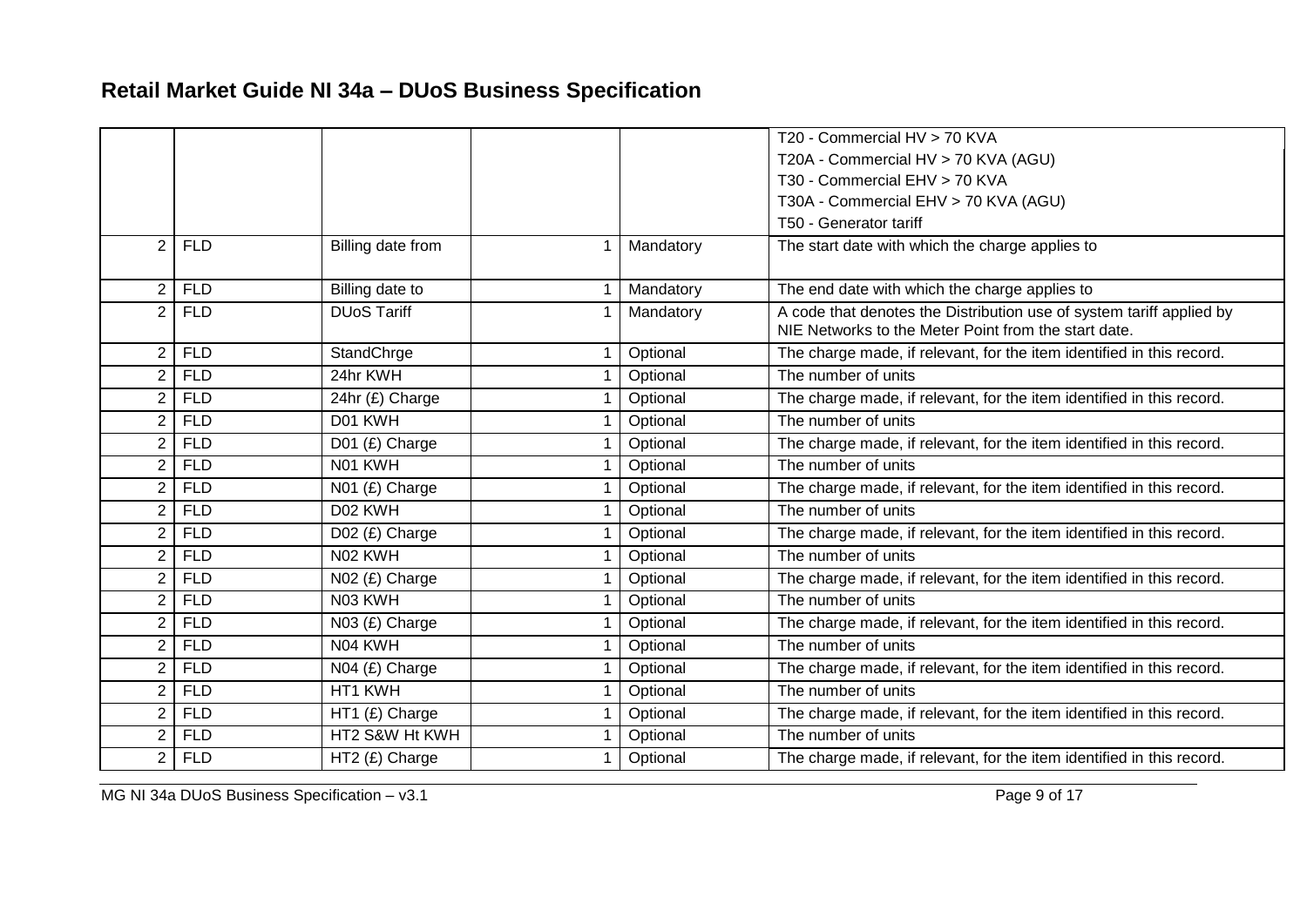| $\overline{2}$ | <b>FLD</b> | HT3 WHO KWH       | Optional | The number of units                                                   |
|----------------|------------|-------------------|----------|-----------------------------------------------------------------------|
| $\overline{2}$ | <b>FLD</b> | HT3 (£) Charge    | Optional | The charge made, if relevant, for the item identified in this record. |
| $\overline{2}$ | <b>FLD</b> | W01 KWH           | Optional | The number of units                                                   |
| $\overline{2}$ | <b>FLD</b> | W01 (£) Charge    | Optional | The charge made, if relevant, for the item identified in this record. |
| $\overline{2}$ | <b>FLD</b> | W02 KWH           | Optional | The number of units                                                   |
| $\overline{2}$ | <b>FLD</b> | W02 (£) Charge    | Optional | The charge made, if relevant, for the item identified in this record. |
| $\overline{2}$ | <b>FLD</b> | FR1 KWH           | Optional | The number of units                                                   |
| $\overline{2}$ | <b>FLD</b> | FR1 (£) Charge    | Optional | The charge made, if relevant, for the item identified in this record. |
| $\overline{2}$ | <b>FLD</b> | FR2 KWH           | Optional | The number of units                                                   |
| $\overline{2}$ | <b>FLD</b> | FR2 (£) Charge    | Optional | The charge made, if relevant, for the item identified in this record. |
| $\overline{2}$ | <b>FLD</b> | FR3 KWH           | Optional | The number of units                                                   |
| $\overline{2}$ | <b>FLD</b> | FR3 (£) Charge    | Optional | The charge made, if relevant, for the item identified in this record. |
| $\overline{2}$ | <b>FLD</b> | FR4 KWH           | Optional | The number of units                                                   |
| $\overline{2}$ | <b>FLD</b> | FR4 (£) Charge    | Optional | The charge made, if relevant, for the item identified in this record. |
| $\overline{2}$ | <b>FLD</b> | KP5 KWH           | Optional | The number of units                                                   |
| $\overline{2}$ | <b>FLD</b> | KP5 (£) Charge    | Optional | The charge made, if relevant, for the item identified in this record. |
| $\overline{2}$ | <b>FLD</b> | KP6 KWH           | Optional | The number of units                                                   |
| $\overline{2}$ | <b>FLD</b> | KP6 (£) Charge    | Optional | The charge made, if relevant, for the item identified in this record. |
| $\overline{2}$ | <b>FLD</b> | <b>KP7 KWH</b>    | Optional | The number of units                                                   |
| $\overline{2}$ | <b>FLD</b> | $KPT$ (£) Charge  | Optional | The charge made, if relevant, for the item identified in this record. |
| $\overline{2}$ | <b>FLD</b> | KP8 KWH           | Optional | The number of units                                                   |
| $\overline{2}$ | <b>FLD</b> | KP8 (£) Charge    | Optional | The charge made, if relevant, for the item identified in this record. |
| $\overline{2}$ | <b>FLD</b> | R21 KWH           | Optional | The number of units                                                   |
| $\overline{2}$ | <b>FLD</b> | R21 (£) Charge    | Optional | The charge made, if relevant, for the item identified in this record. |
| 2              | <b>FLD</b> | R22 op KWH        | Optional | The number of units                                                   |
| $\overline{2}$ | <b>FLD</b> | R22 op (£) Charge | Optional | The charge made, if relevant, for the item identified in this record. |
| $\overline{2}$ | <b>FLD</b> | R23 op KWH        | Optional | The number of units                                                   |
| $\overline{2}$ | <b>FLD</b> | R23 op (£) Charge | Optional | The charge made, if relevant, for the item identified in this record. |
| $\overline{2}$ | <b>FLD</b> | R24 op KWH        | Optional | The number of units                                                   |

MG NI 34a DUoS Business Specification – v3.1 Page 10 of 17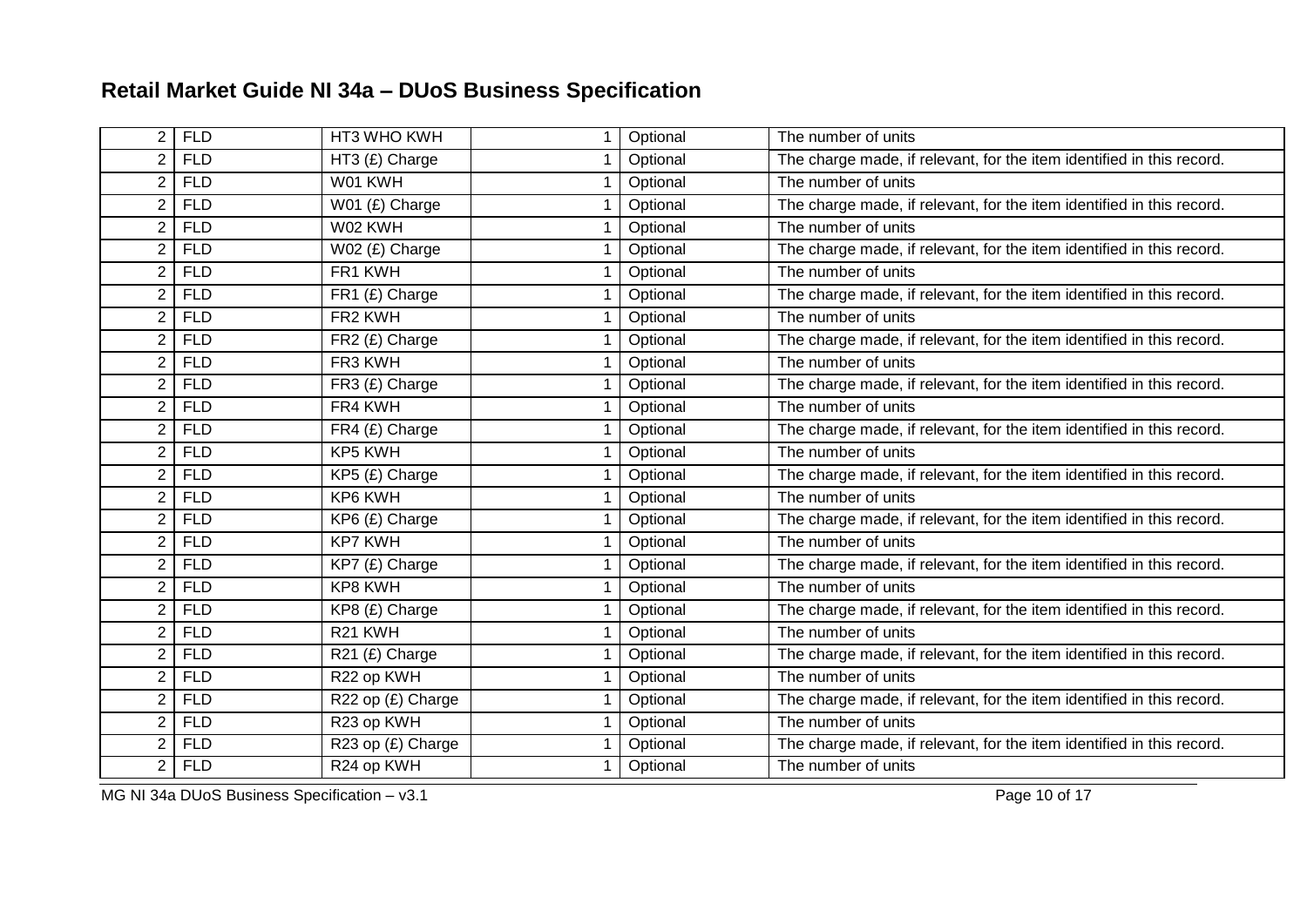| 2                     | <b>FLD</b> | R24 op (£) Charge      | Optional | The charge made, if relevant, for the item identified in this record. |
|-----------------------|------------|------------------------|----------|-----------------------------------------------------------------------|
| $\overline{2}$        | <b>FLD</b> | R25 hr op KWH          | Optional | The number of units                                                   |
| $\overline{2}$        | <b>FLD</b> | R25 (£) Charge         | Optional | The charge made, if relevant, for the item identified in this record. |
| $\overline{2}$        | <b>FLD</b> | <b>Unmtrd KWH</b>      | Optional | The number of units                                                   |
| $\overline{2}$        | <b>FLD</b> | Unmtrd $(E)$<br>Charge | Optional | The charge made, if relevant, for the item identified in this record. |
| $\overline{2}$        | <b>FLD</b> | SMO KWH                | Optional | The number of units - Interval                                        |
| $\overline{2}$        | <b>FLD</b> | SMO (£) Charge         | Optional | The charge made, if relevant, for the item identified in this record. |
| $\overline{2}$        | <b>FLD</b> | NFD KWH                | Optional | The number of units - Interval                                        |
| $\overline{2}$        | <b>FLD</b> | NFD (£) Charge         | Optional | The charge made, if relevant, for the item identified in this record. |
| $\overline{2}$        | <b>FLD</b> | DJD KWH                | Optional | The number of units - Interval                                        |
| $\overline{2}$        | <b>FLD</b> | DJD (£) Charge         | Optional | The charge made, if relevant, for the item identified in this record. |
| $\overline{2}$        | <b>FLD</b> | NKP KWH                | Optional | The number of units - Interval                                        |
| $\overline{2}$        | <b>FLD</b> | NKP (£) Charge         | Optional | The charge made, if relevant, for the item identified in this record. |
| $\overline{2}$        | <b>FLD</b> | DJPK KWH               | Optional | The number of units - Interval                                        |
| $\overline{2}$        | <b>FLD</b> | DJPK (£) Charge        | Optional | The charge made, if relevant, for the item identified in this record. |
| $\overline{2}$        | <b>FLD</b> | E&W KWH                | Optional | The number of units - Interval                                        |
| $\overline{2}$        | <b>FLD</b> | E&W (£) Charge         | Optional | The charge made, if relevant, for the item identified in this record. |
| $\mathbf{2}^{\prime}$ | <b>FLD</b> | NT KWH                 | Optional | The number of units - Interval                                        |
| $\overline{2}$        | <b>FLD</b> | NT (£) Charge          | Optional | The charge made, if relevant, for the item identified in this record. |
| $\overline{2}$        | <b>FLD</b> | RPC kVARh              | Optional | The number of units - Interval                                        |
| $\overline{2}$        | <b>FLD</b> | RPC (£) Charge         | Optional | The charge made, if relevant, for the item identified in this record. |
| $\overline{2}$        | <b>FLD</b> | CSC kVA                | Optional | The number of units - Interval                                        |
| $\overline{2}$        | <b>FLD</b> | $CSC$ $(E)$ Charge     | Optional | The charge made, if relevant, for the item identified in this record. |
| $\overline{2}$        | <b>FLD</b> | MIC <sub>kVA</sub>     | Optional | The number of units - Interval                                        |
| $\overline{2}$        | <b>FLD</b> | MIC (£) Charge         | Optional | The charge made, if relevant, for the item identified in this record. |
| $\overline{2}$        | <b>FLD</b> | R <sub>26</sub> KWH    | Optional | The number of units                                                   |
| $\overline{2}$        | <b>FLD</b> | R26 (£) Charge         | Optional | The charge made, if relevant, for the item identified in this record. |
| $\overline{2}$        | <b>FLD</b> | <b>Total Revenue</b>   | Optional | Total revenue excluding VAT for itemised line                         |

MG NI 34a DUoS Business Specification – v3.1 Page 11 of 17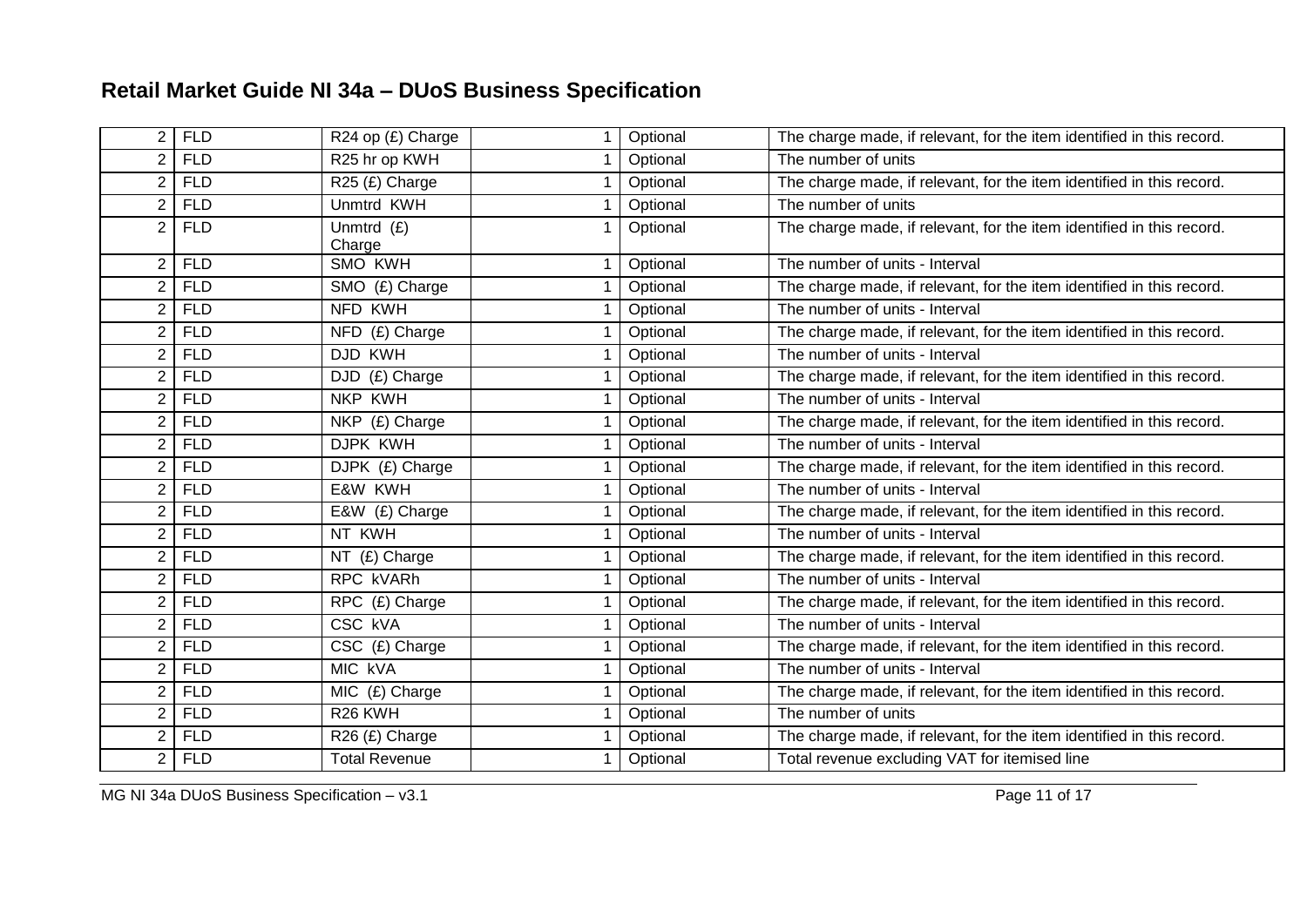|  | -- | .<br>INC.<br>$\mathcal{L}$<br>nt.<br>$V \cap V$ |  | סוס∪ | ∵itemised line<br>tο<br>$\sim$<br><b>Including</b><br>מו וח<br>.<br>м.<br>∪ldl<br>$\cdots$ reve<br>. <del>.</del> |
|--|----|-------------------------------------------------|--|------|-------------------------------------------------------------------------------------------------------------------|
|--|----|-------------------------------------------------|--|------|-------------------------------------------------------------------------------------------------------------------|

| Trailer |         |                           | Mandatory |                                                                                 |
|---------|---------|---------------------------|-----------|---------------------------------------------------------------------------------|
|         | 2 FLD   | Segment ID                | Mandatory | This is an identifier for a charge line and is set to 3                         |
|         | 2   FLD | <b>Total Detail Lines</b> | Mandatory | The total of the itemised detail lines contained in the DUoS backing<br>details |
|         | 2   FLD | <b>Total Revenue</b>      | Mandatory | Total revenue excluding VAT                                                     |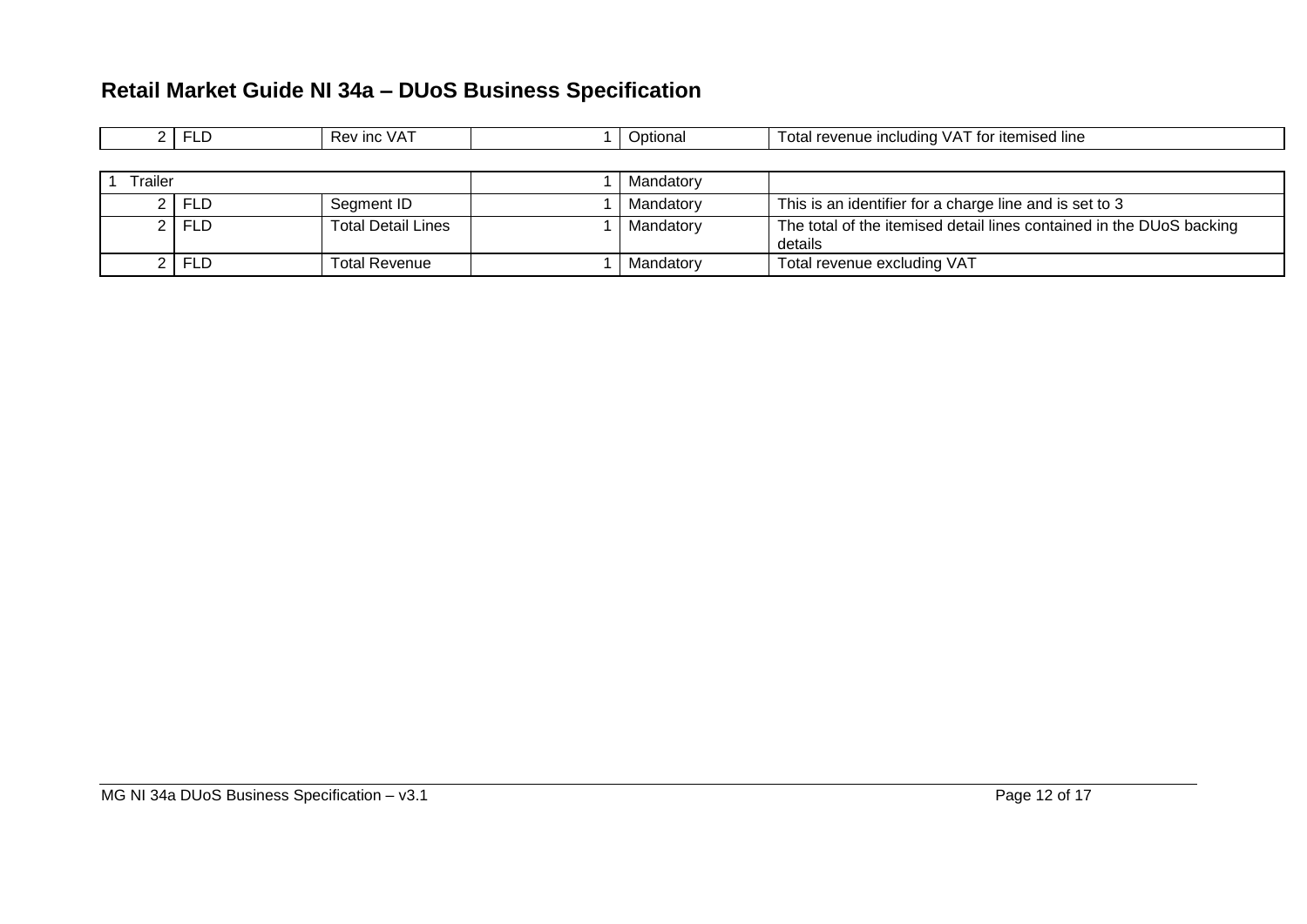#### **2.4.2 DUoS Summary report**

#### **Purpose and Description of File**

The Summary of the DUoS Bill at DUoS Group is sent by NIE Networks to a Supplier in order to:

• Summarise at DUoS group(Customer type) the monthly DUoS Bill

It is used in the following Market Process:

**Process Number and Title** MG NI 34 | DUoS, Transaction and PSO Billing

#### **File Structure and Interpretation**

Each Charge Information record relates to a summary at DUoS Group for the month and contains the customer count, total units, total new revenue, total credit adjustments revenue and total debit adjustments revenue relevant to the DUoS Group.

| <b>Segment and Field Level Identifier</b> |            |                       | Rpt | <b>Optionality</b> | <b>Description / Purpose and composition instructions</b>                                                         |
|-------------------------------------------|------------|-----------------------|-----|--------------------|-------------------------------------------------------------------------------------------------------------------|
| Header                                    |            |                       |     | Mandatory          |                                                                                                                   |
|                                           | <b>FLD</b> | Segment ID            |     | Mandatory          | This is an identifier for the header segment set to 1                                                             |
|                                           | <b>FLD</b> | <b>Invoice Number</b> |     | Mandatory          | The number allocated by NIE Networks to the invoice for which this file<br>contains the itemised data.            |
|                                           | $2$   FLD  | <b>Recipient ID</b>   |     | Mandatory          | This is the unique identifier of the Market Participant to whom the file is<br>sent.                              |
|                                           | $2$   FLD  | Time Stamp            |     | Mandatory          | This is a date field and a time field indicating the date and time that the<br>file left the senders application. |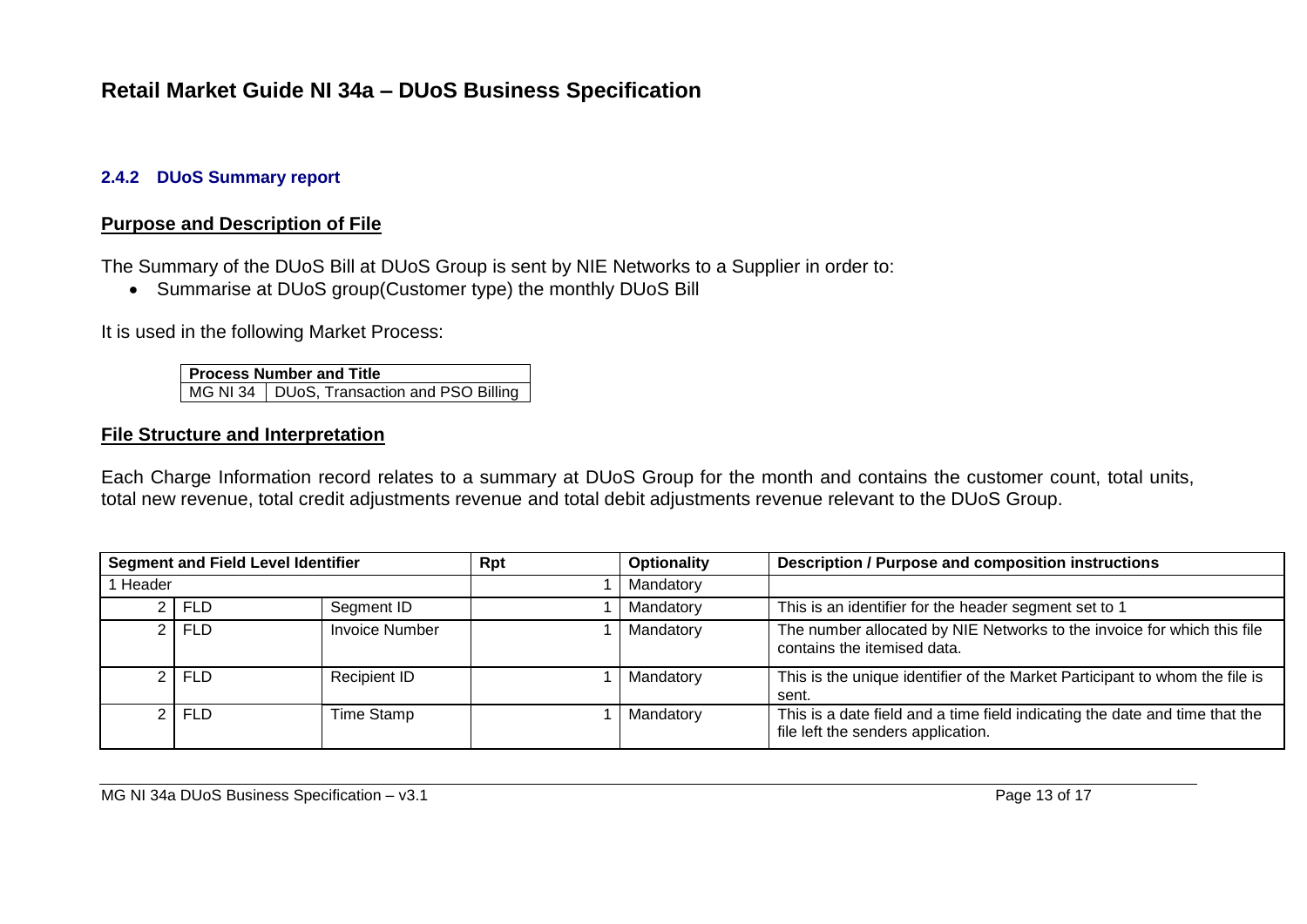| Charge Information |            | 1:N                   | Mandatory |                 |                                                                       |
|--------------------|------------|-----------------------|-----------|-----------------|-----------------------------------------------------------------------|
| 2 <sup>1</sup>     | <b>FLD</b> | <b>DUoS Group</b>     |           | See Description | The Customer type                                                     |
|                    |            |                       |           |                 | T01 - Domestic                                                        |
|                    |            |                       |           |                 | T02 - Combined                                                        |
|                    |            |                       |           |                 | T03 - Commercial < 70 KVA                                             |
|                    |            |                       |           |                 | T03A - Commercial < 70 KVA (AGU)                                      |
|                    |            |                       |           |                 | T10 - Commercial MV > 70 KVA                                          |
|                    |            |                       |           |                 | T10A - Commercial MV > 70 KVA (AGU)                                   |
|                    |            |                       |           |                 | T20 - Commercial HV > 70 KVA                                          |
|                    |            |                       |           |                 | T20A - Commercial HV > 70 KVA (AGU)                                   |
|                    |            |                       |           |                 | T30 - Commercial EHV > 70 KVA                                         |
|                    |            |                       |           |                 | T30A - Commercial EHV > 70 KVA (AGU)                                  |
|                    |            |                       |           |                 | T50 - Generator tariff                                                |
| $\overline{2}$     | <b>FLD</b> | <b>Customer Count</b> |           | Mandatory       | Number of customers billed in specified DUoS Group                    |
| $\overline{2}$     | <b>FLD</b> | StandChrge            |           | Optional        | The charge made, if relevant, for the item identified in this record. |
| $\overline{2}$     | <b>FLD</b> | 24hr KWH              |           | Optional        | The number of units                                                   |
| $\overline{2}$     | <b>FLD</b> | 24hr (£) Charge       |           | Optional        | The charge made, if relevant, for the item identified in this record. |
| $\overline{2}$     | <b>FLD</b> | D01 KWH               |           | Optional        | The number of units                                                   |
| $\overline{2}$     | <b>FLD</b> | D01 (£) Charge        |           | Optional        | The charge made, if relevant, for the item identified in this record. |
| $\overline{2}$     | <b>FLD</b> | N01 KWH               |           | Optional        | The number of units                                                   |
| $\overline{2}$     | <b>FLD</b> | N01 (£) Charge        |           | Optional        | The charge made, if relevant, for the item identified in this record. |
| $\overline{2}$     | <b>FLD</b> | D02 KWH               |           | Optional        | The number of units                                                   |
| $\overline{2}$     | <b>FLD</b> | D02 (£) Charge        |           | Optional        | The charge made, if relevant, for the item identified in this record. |
| $\overline{2}$     | <b>FLD</b> | N02 KWH               |           | Optional        | The number of units                                                   |
| $\overline{2}$     | <b>FLD</b> | N02 (£) Charge        |           | Optional        | The charge made, if relevant, for the item identified in this record. |
| $\overline{2}$     | <b>FLD</b> | N03 KWH               |           | Optional        | The number of units                                                   |
| $\overline{2}$     | <b>FLD</b> | N0 (£) Charge         |           | Optional        | The charge made, if relevant, for the item identified in this record. |
| $\overline{2}$     | <b>FLD</b> | N04 KWH               |           | Optional        | The number of units                                                   |
| $\overline{2}$     | <b>FLD</b> | N04 (£) Charge        |           | Optional        | The charge made, if relevant, for the item identified in this record. |

MG NI 34a DUoS Business Specification – v3.1 Page 14 of 17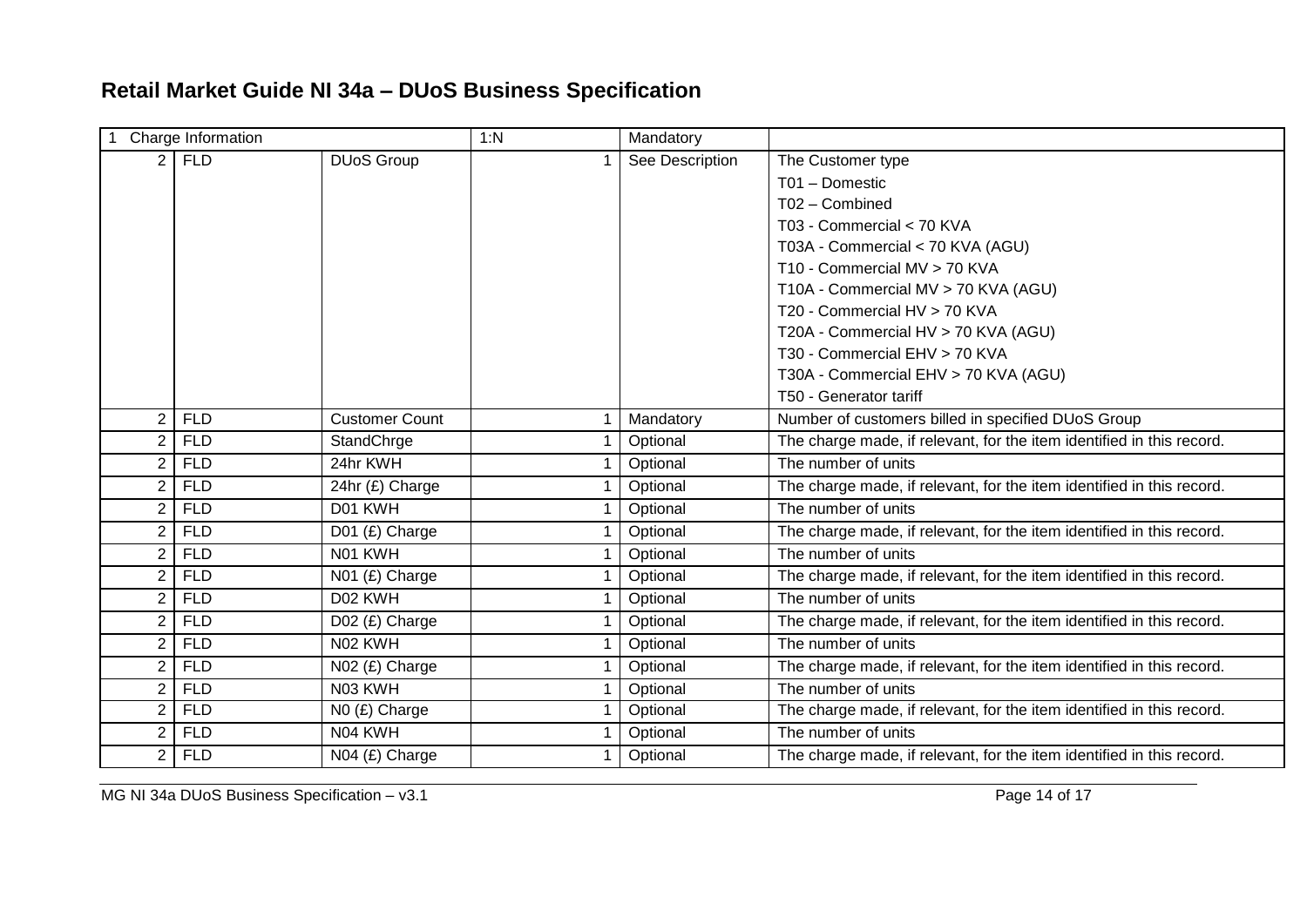| $\overline{2}$ | <b>FLD</b> | HT1 KWH             | Optional | The number of units                                                   |
|----------------|------------|---------------------|----------|-----------------------------------------------------------------------|
| $\overline{2}$ | <b>FLD</b> | HT1 (£) Charge      | Optional | The charge made, if relevant, for the item identified in this record. |
| $\overline{2}$ | <b>FLD</b> | HT2 S&W Ht KWH      | Optional | The number of units                                                   |
| $\overline{2}$ | <b>FLD</b> | HT2 (£) Charge      | Optional | The charge made, if relevant, for the item identified in this record. |
| $\overline{2}$ | <b>FLD</b> | HT3 WHO KWH         | Optional | The number of units                                                   |
| $\overline{2}$ | <b>FLD</b> | HT3 (£) Charge      | Optional | The charge made, if relevant, for the item identified in this record. |
| 2              | <b>FLD</b> | W01 KWH             | Optional | The number of units                                                   |
| $\overline{2}$ | <b>FLD</b> | W01 (£) Charge      | Optional | The charge made, if relevant, for the item identified in this record. |
| $\overline{2}$ | <b>FLD</b> | W02 KWH             | Optional | The number of units                                                   |
| $\overline{2}$ | <b>FLD</b> | W02 (£) Charge      | Optional | The charge made, if relevant, for the item identified in this record. |
| $\overline{2}$ | <b>FLD</b> | FR1 KWH             | Optional | The number of units                                                   |
| $\overline{2}$ | <b>FLD</b> | FR1 (£) Charge      | Optional | The charge made, if relevant, for the item identified in this record. |
| $\overline{2}$ | <b>FLD</b> | FR <sub>2</sub> KWH | Optional | The number of units                                                   |
| $\overline{2}$ | <b>FLD</b> | FR2 (£) Charge      | Optional | The charge made, if relevant, for the item identified in this record. |
| $\overline{2}$ | <b>FLD</b> | FR3 KWH             | Optional | The number of units                                                   |
| $\overline{2}$ | <b>FLD</b> | FR3 (£) Charge      | Optional | The charge made, if relevant, for the item identified in this record. |
| $\overline{2}$ | <b>FLD</b> | FR4 KWH             | Optional | The number of units                                                   |
| $\overline{2}$ | <b>FLD</b> | FR4 (£) Charge      | Optional | The charge made, if relevant, for the item identified in this record. |
| $\overline{2}$ | <b>FLD</b> | KP5 KWH             | Optional | The number of units                                                   |
| $\overline{2}$ | <b>FLD</b> | KP5 (£) Charge      | Optional | The charge made, if relevant, for the item identified in this record. |
| $\overline{2}$ | <b>FLD</b> | KP6 KWH             | Optional | The number of units                                                   |
| $\overline{2}$ | <b>FLD</b> | KP6 (£) Charge      | Optional | The charge made, if relevant, for the item identified in this record. |
| $\overline{2}$ | <b>FLD</b> | <b>KP7 KWH</b>      | Optional | The number of units                                                   |
| $\overline{2}$ | <b>FLD</b> | KP7 (£) Charge      | Optional | The charge made, if relevant, for the item identified in this record. |
| $\overline{2}$ | <b>FLD</b> | KP8 KWH             | Optional | The number of units                                                   |
| $\overline{2}$ | <b>FLD</b> | KP8 (£) Charge      | Optional | The charge made, if relevant, for the item identified in this record. |
| $\overline{2}$ | <b>FLD</b> | R21 KWH             | Optional | The number of units                                                   |
| $\overline{2}$ | <b>FLD</b> | R21 (£) Charge      | Optional | The charge made, if relevant, for the item identified in this record. |
| $\overline{2}$ | <b>FLD</b> | R22 op KWH          | Optional | The number of units                                                   |

MG NI 34a DUoS Business Specification – v3.1 Page 15 of 17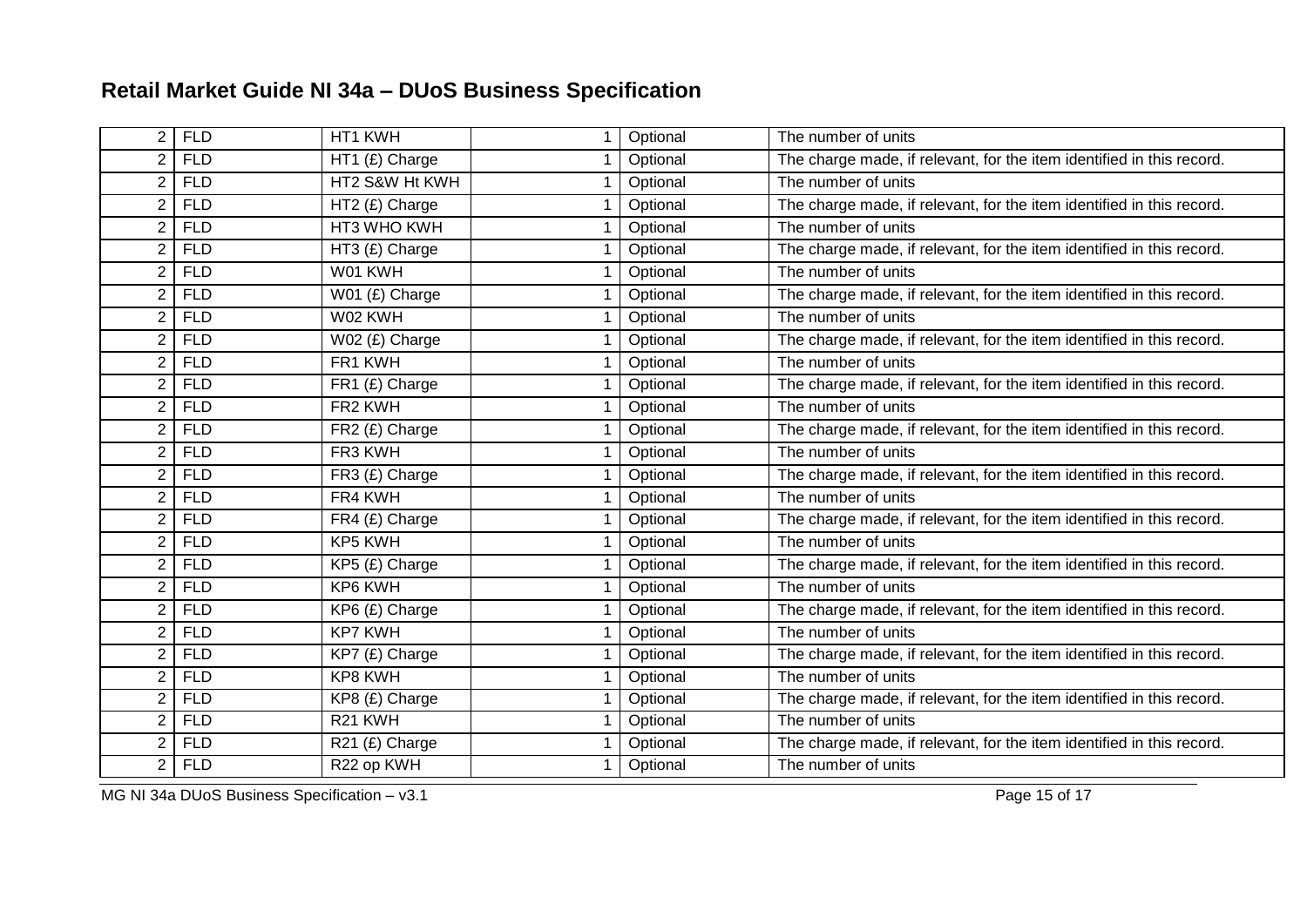| $\overline{2}$ | <b>FLD</b> | R22 op (£) Charge      | Optional | The charge made, if relevant, for the item identified in this record. |
|----------------|------------|------------------------|----------|-----------------------------------------------------------------------|
| $\overline{2}$ | <b>FLD</b> | R23 op KWH             | Optional | The number of units                                                   |
| $\overline{2}$ | <b>FLD</b> | R23 op (£) Charge      | Optional | The charge made, if relevant, for the item identified in this record. |
| $\overline{2}$ | <b>FLD</b> | R24 op KWH             | Optional | The number of units                                                   |
| $\overline{2}$ | <b>FLD</b> | R24 op (£) Charge      | Optional | The charge made, if relevant, for the item identified in this record. |
| $\overline{2}$ | <b>FLD</b> | R25 hr op KWH          | Optional | The number of units                                                   |
| $\overline{2}$ | <b>FLD</b> | R25 (£) Charge         | Optional | The charge made, if relevant, for the item identified in this record. |
| $\overline{2}$ | <b>FLD</b> | Unmtrd KWH             | Optional | The number of units                                                   |
| $\overline{2}$ | <b>FLD</b> | Unmtrd $(f)$<br>Charge | Optional | The charge made, if relevant, for the item identified in this record. |
| $\overline{2}$ | <b>FLD</b> | SMO KWH                | Optional | The number of units - Interval                                        |
| $\overline{2}$ | <b>FLD</b> | SMO (£) Charge         | Optional | The charge made, if relevant, for the item identified in this record. |
| $\overline{2}$ | <b>FLD</b> | NFD KWH                | Optional | The number of units - Interval                                        |
| $\overline{2}$ | <b>FLD</b> | NFD (£) Charge         | Optional | The charge made, if relevant, for the item identified in this record. |
| $\overline{2}$ | <b>FLD</b> | DJD KWH                | Optional | The number of units - Interval                                        |
| $\overline{2}$ | <b>FLD</b> | DJD (£) Charge         | Optional | The charge made, if relevant, for the item identified in this record. |
| $\overline{2}$ | <b>FLD</b> | NKP KWH                | Optional | The number of units - Interval                                        |
| $\overline{2}$ | <b>FLD</b> | NKP (£) Charge         | Optional | The charge made, if relevant, for the item identified in this record. |
| $\overline{2}$ | <b>FLD</b> | DJPK KWH               | Optional | The number of units - Interval                                        |
| $\overline{2}$ | <b>FLD</b> | DJPK (£) Charge        | Optional | The charge made, if relevant, for the item identified in this record. |
| $\overline{2}$ | <b>FLD</b> | E&W KWH                | Optional | The number of units - Interval                                        |
| $\overline{2}$ | <b>FLD</b> | E&W (£) Charge         | Optional | The charge made, if relevant, for the item identified in this record. |
| $\overline{2}$ | <b>FLD</b> | NT KWH                 | Optional | The number of units - Interval                                        |
| $\overline{2}$ | <b>FLD</b> | $NT$ (£) Charge        | Optional | The charge made, if relevant, for the item identified in this record. |
| $\overline{2}$ | <b>FLD</b> | RPC kVARh              | Optional | The number of units - Interval                                        |
| $\overline{2}$ | <b>FLD</b> | RPC (£) Charge         | Optional | The charge made, if relevant, for the item identified in this record. |
| $\overline{2}$ | <b>FLD</b> | CSC kVA                | Optional | The number of units - Interval                                        |
| $\overline{2}$ | <b>FLD</b> | CSC (£) Charge         | Optional | The charge made, if relevant, for the item identified in this record. |
| $\overline{2}$ | <b>FLD</b> | <b>MIC KVA</b>         | Optional | The number of units - Interval                                        |

MG NI 34a DUoS Business Specification – v3.1 Page 16 of 17